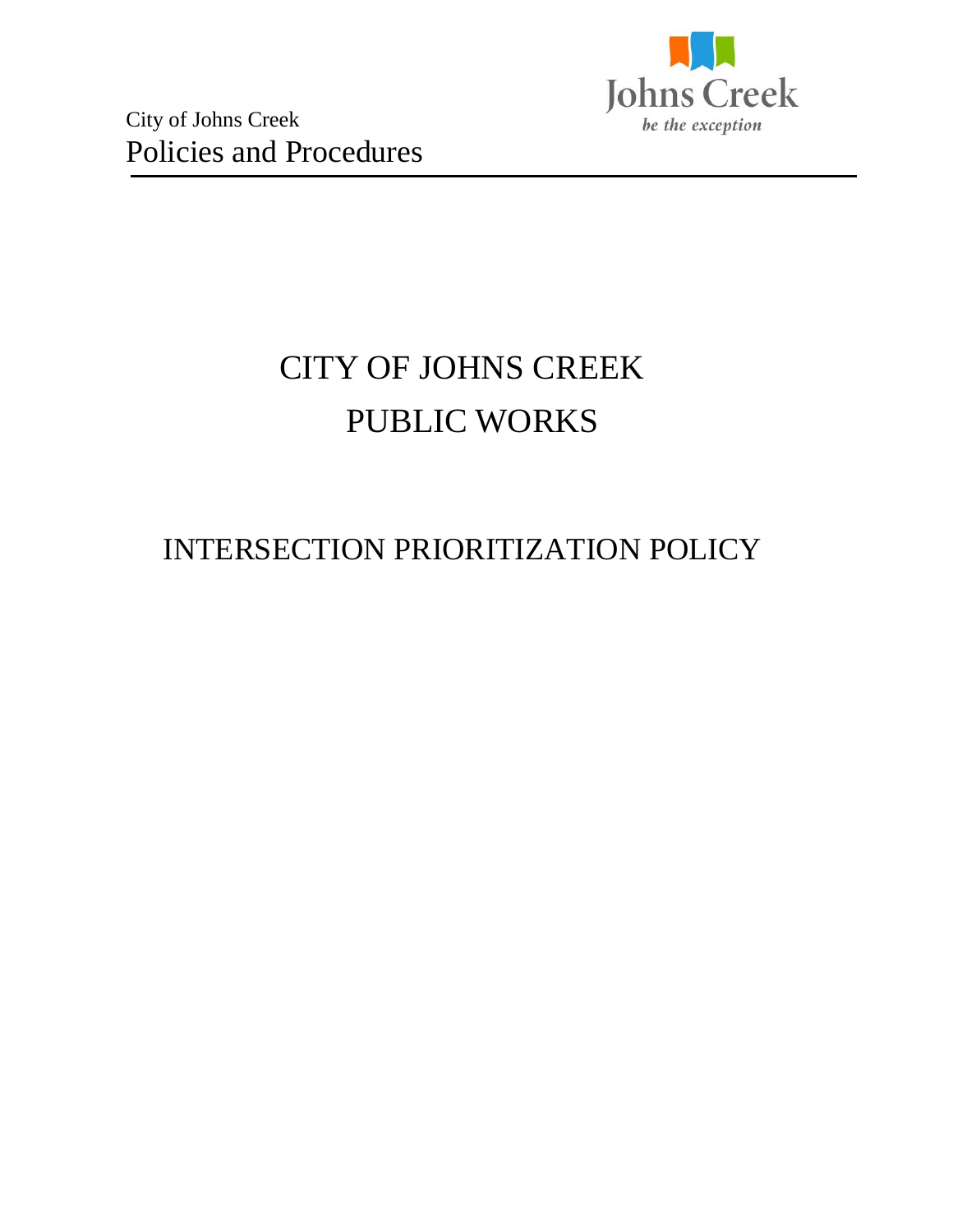## **I. PURPOSE**

Through the City of Johns Creek's planning processes numerous intersections have been identified that need to be investigated to improve operations and safety for drivers and pedestrians. In order to objectively prioritize these intersections and the appropriate design solution, the following metrics and prioritization program was developed.

# **II. CITY INTERESECTION PRIORITIZATION PROGRAM**

## **A. Goals**

The goals of the city intersection prioritization program are to improve:

- 1. Driver safety
- 2. Pedestrian safety
- 3. Traffic flow

## **B. Project Prioritization**

The Public Works Department presented the initial priority list of intersection improvement projects to the City Council in the spring of 2019. Annually the Department will review the list and make recommendations for construction of improvements as part of the annual budgeting process.

The project prioritization method is outlined below and seeks to meet the goals stated above. In a given year, further adjustment of the prioritization will occur when the costs and constructability is considered against the capital budget for that year. Other factors such as alignment with other capital projects, adjacent land development activity, and connection to adjacent jurisdictions will also be considered when finalizing the project list recommended for construction each year.

In developing the priority list, the Public Works Department compiled data for all intersections identified as needing improvement and will rate the intersections using the following criteria. The crash data and other data available through existing City data sources will be updated every two years. The traffic counts and alternatives analysis completed by outside consultants will be updated every four to five years as funding is available.

Each year, projects will then move forward to the concept phase for further evaluation of the proposed solution, public engagement and cost analysis. Once a project is proven viable and solves the concerns at the intersection, it would move forward to engineering, right of way and construction. Below are the factors and scoring metrics used to help prioritize intersection solutions: